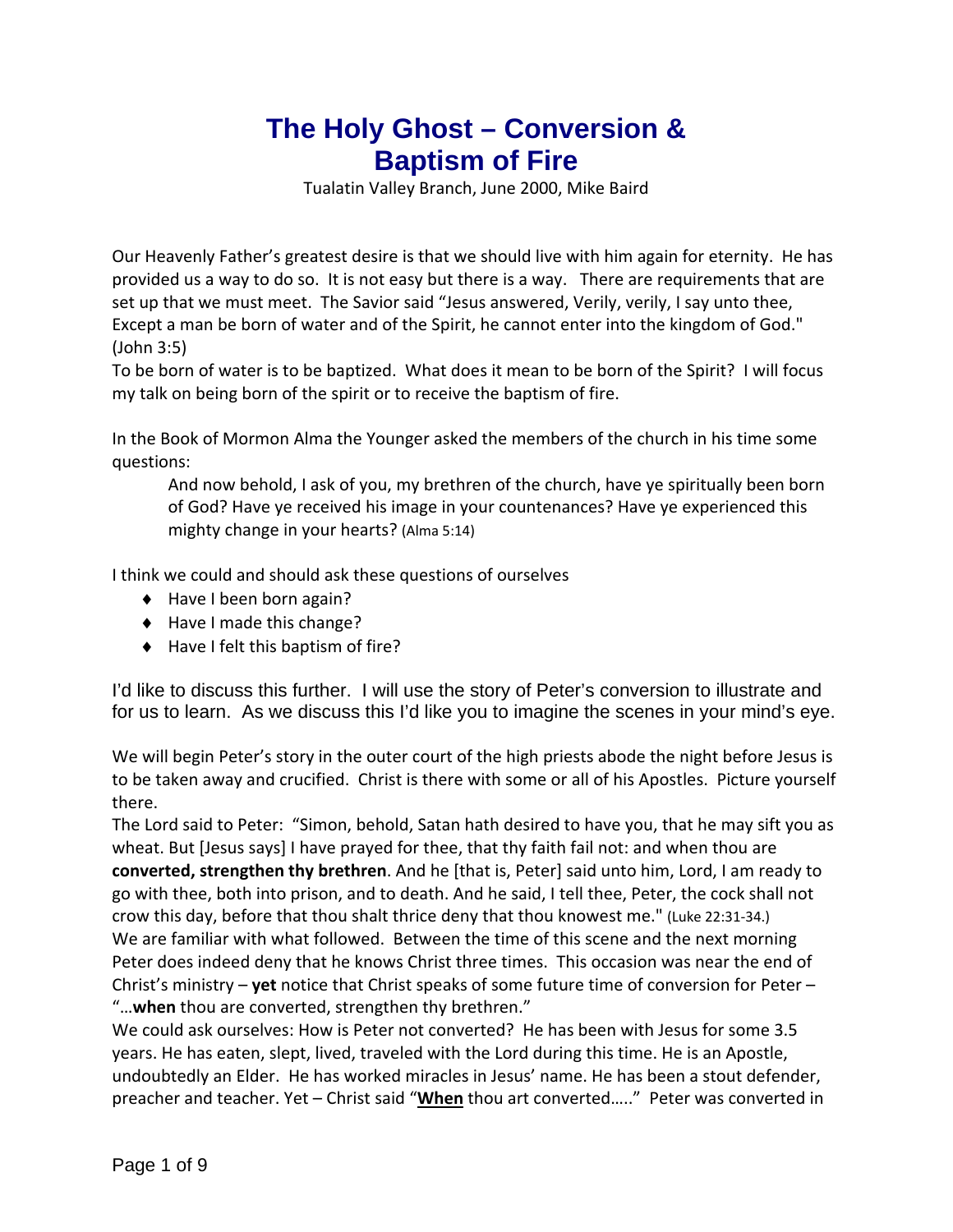the sense of joining the church, yet, he was not converted in the full and total sense that we all must be converted.

Let us look at this deeper into this to understand. Let's move our setting and look back at Peter's time with Christ

Peter heard of Christ from his brother Andrew. Andrew had been a disciple of John the Baptist. Andrew had left John the Baptist to follow Christ at John's direction. Just like you and I, when we have something wonderful we wish to share it with family and friends and so Andrew too wished to share so he told Peter the "good news".

Peter came to Christ; he was taught, undoubtedly baptized and begun to follow Christ. He "Joined the Church" as it were. Peter was with Christ virtually all the time during Christ's ministry (3.5 yr.). He did spend some time initially, with James and John in their fishing enterprise. When time came for the call of the 12 Apostles, Jesus met him and his two partners on the shore of the Sea of Galilee, and said: "Come ye after me, and I will make you to become fishers of men" (Mark 1:17). Peter was ordained an Apostle at this time.

As we move through Christ's ministry we see that Peter had many experiences with Jesus of a spiritual nature. Picture the scene: He was there (very possibly his house) when they lowered the man with palsy down through the tile on the roof, because they could not otherwise get him into Christ's presence. This was the occasion when Jesus said to the man, "Son, thy sins be forgiven thee." Then when the disbelieving Jews began to reason in their hearts that such an act was blasphemous, Jesus said:

"Whether is it easier to say to the sick of the palsy, Thy sins be forgiven thee; or to say, Arise, and take up thy bed and walk? But that ye may know that the Son of Man hath power on earth to forgive sins, (he saith to the sick of the palsy,) I say unto thee, Arise, and take up thy bed, and go thy way into thine house." (Mark 2:5‐11)

Jesus used the occasion to prove his divinity. Peter was in the room when Jesus raised the young maiden from the dead. He was with the Lord at the tomb of Lazarus who had been dead for four days, who had started to decay, and then had been called forth by Jesus. He had borne testimony of Jesus. On one occasion Jesus asked: "Whom do men say that I the Son of man am?" After he had received the various answers, it was Peter who answered the query: "But whom say ye that I am?" with the declaration, "Thou art the Christ, the Son of the living God." Jesus then said: "Blessed art thou, Simon Bar‐jona: for flesh and blood hath not revealed it unto thee, but my Father which is in heaven." (Matt. 16:13, 15‐17.)

How was Peter blessed? He was blessed because he had a testimony of Christ. He had received revelation from the Holy Ghost. One definition of a testimony is to know by revelation that Jesus is the Son of God. Peter knew by revelation, not by argument, not by reason, but by the whisperings of the Spirit. Peter affirmed it later after Jesus fed the 5000. Christ provided bread for audience and so as to preach about spiritual food, the Bread of Life. The sermon included harsh doctrine and many fell away at this time.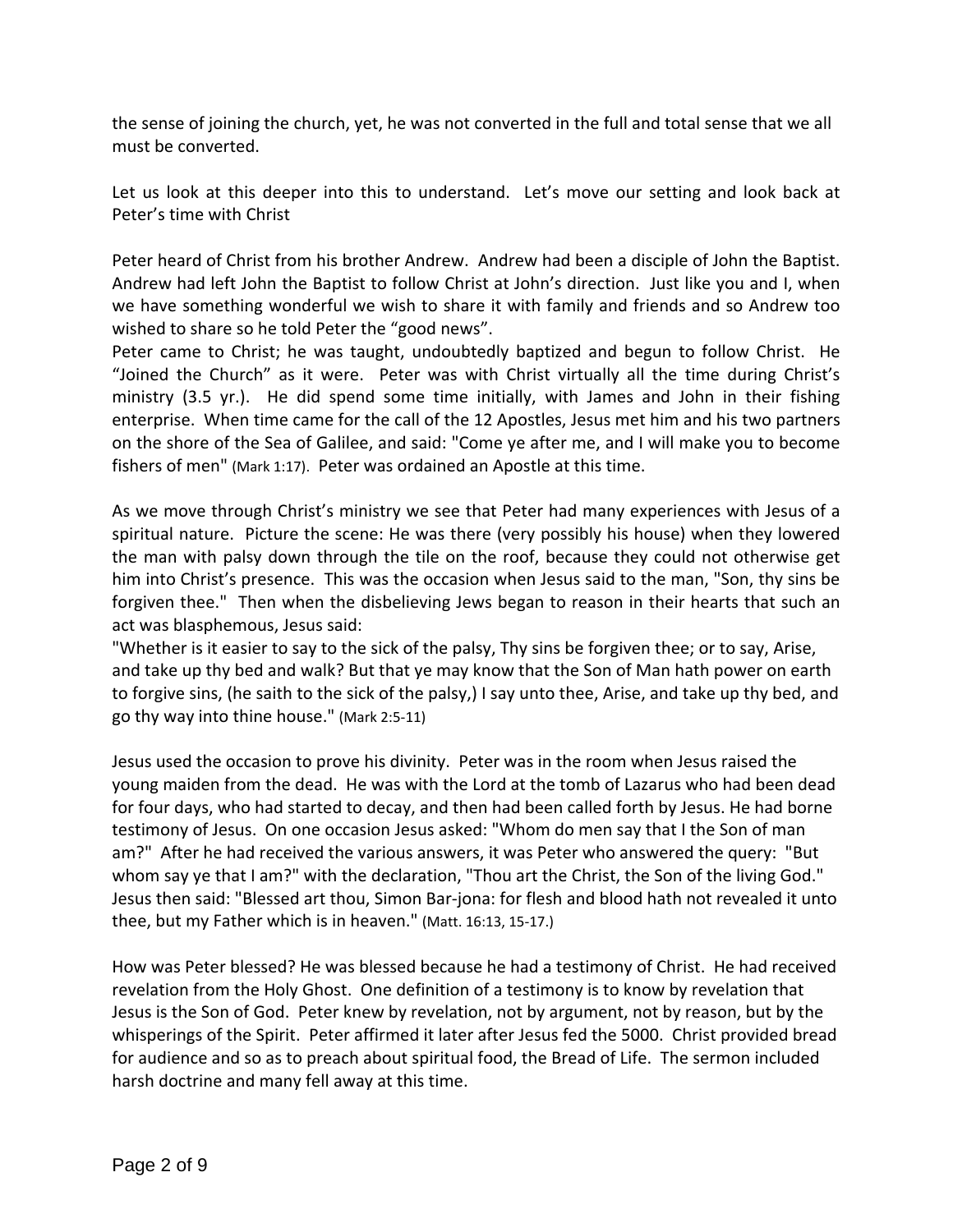Jesus even said to his disciples: "Will ye also go away?" Peter, speaking for the group, said: "Lord, to whom shall we go? Thou hast the words of eternal life. And we believe and are sure that thou art that Christ, the Son of the living God." (John 6:67‐69.)

Peter knew, yet Christ had said, "when thou art converted…" Can you project yourself into that situation? Think - I have borne testimony of Christ, I follow Christ. Yet "when thou art converted…" Christ was in effect telling Peter: You have borne testimony of me and I have confirmed your testimony is of the Spirit, BUT you are not converted.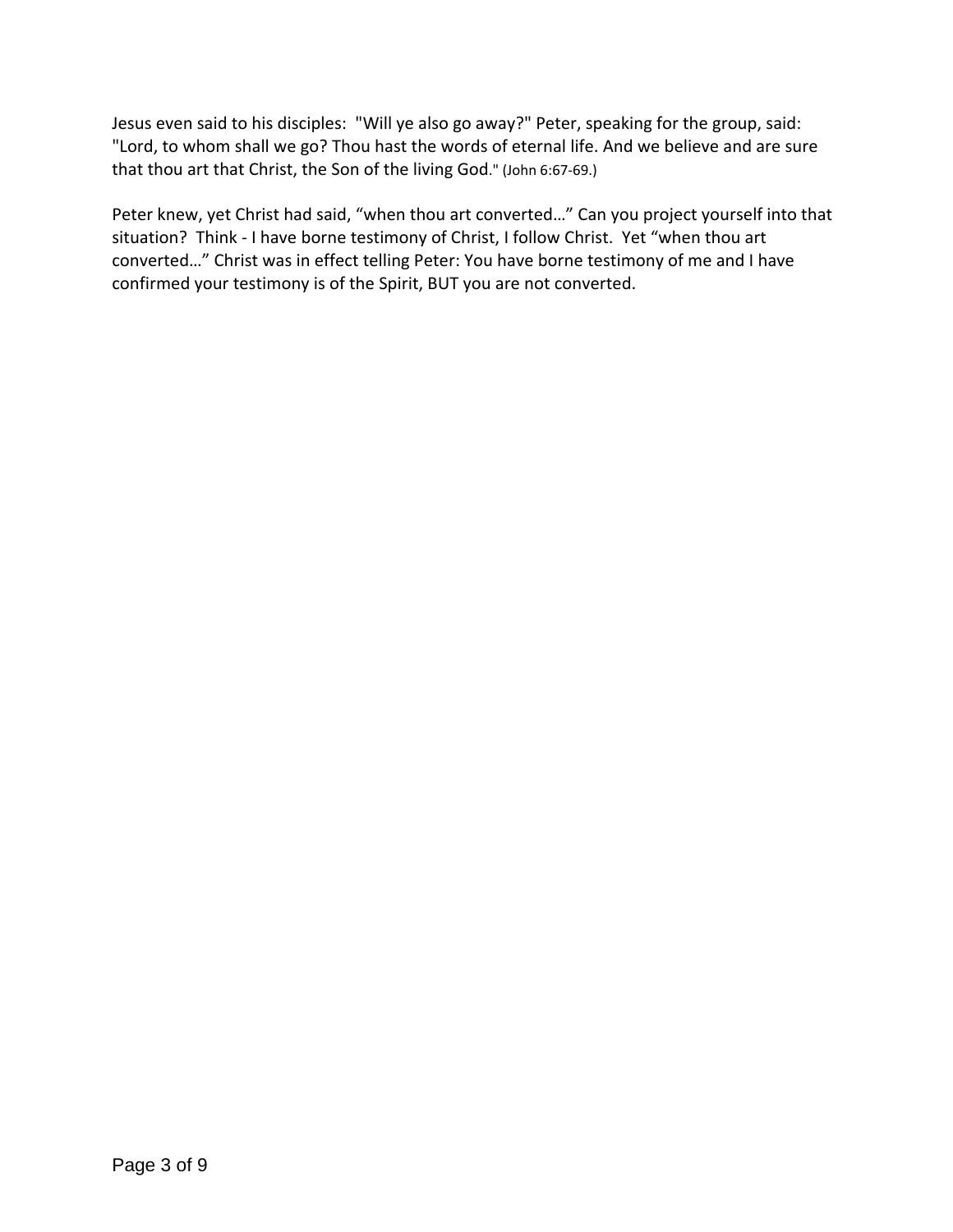So what does it mean and how does conversion differ from a testimony? Peter's story illustrates that there is a difference. Essential to the story of Peter that the Holy Spirit was not yet poured out on the people. The Spirit had been with them time to time, but they did not have the constant companionship the full sanctifying power of the Spirit had not come into their lives.

Elder Bruce R McConkie gives and analogy relative to the Gift of the Holy Ghost before and after receiving this gift:

Before you receive the Holy Ghost it is like walking in darkness through a storm with flashes of lightning that occasionally illuminating the way. Where as after you receive the gift of the Holy Ghost it is like walking in the full light of the sun all the time.

This gift was in the future for the Apostles. The gift of the Holy Ghost is the right to His constant companionship based on our faithfulness. Peter didn't have that gift yet.

Lets move forward to after the Crucifixion. The disciples, **that is the sheep**, were scattered. Picture this scene. It is the Sea of Tiberias. (John 4‐17)

2 There were together Simon Peter, and Thomas called Didymus, and Nathanael of Cana in Galilee, and the sons of Zebedee, and two other of his disciples.

3 Simon Peter saith unto them, I go a fishing. They say unto him, We also go with thee. They went forth, and entered into a ship immediately; and that night they caught nothing. 4 But when the morning was now come, Jesus stood on the shore: but the disciples knew not that it was Jesus.

5 Then Jesus saith unto them, Children, have ye any meat? They answered him, No.

6 And he said unto them, Cast the net on the right side of the ship, and ye shall find. They cast therefore, and now they were not able to draw it for the multitude of fishes.

7 Therefore that disciple whom Jesus loved saith unto Peter, It is the Lord. Now when Simon Peter heard that it was the Lord, he girt his fisher's coat unto him, (for he was naked,) and did cast himself into the sea.

8 And the other disciples came in a little ship; (for they were not far from land, but as it were two hundred cubits,) dragging the net with fishes.

9 As soon then as they were come to land, they saw a fire of coals there, and fish laid thereon, and bread.

10 Jesus saith unto them, Bring of the fish which ye have now caught.

11 Simon Peter went up, and drew the net to land full of great fishes, and hundred and fifty and three: and for all there were so many, yet was not the net broken.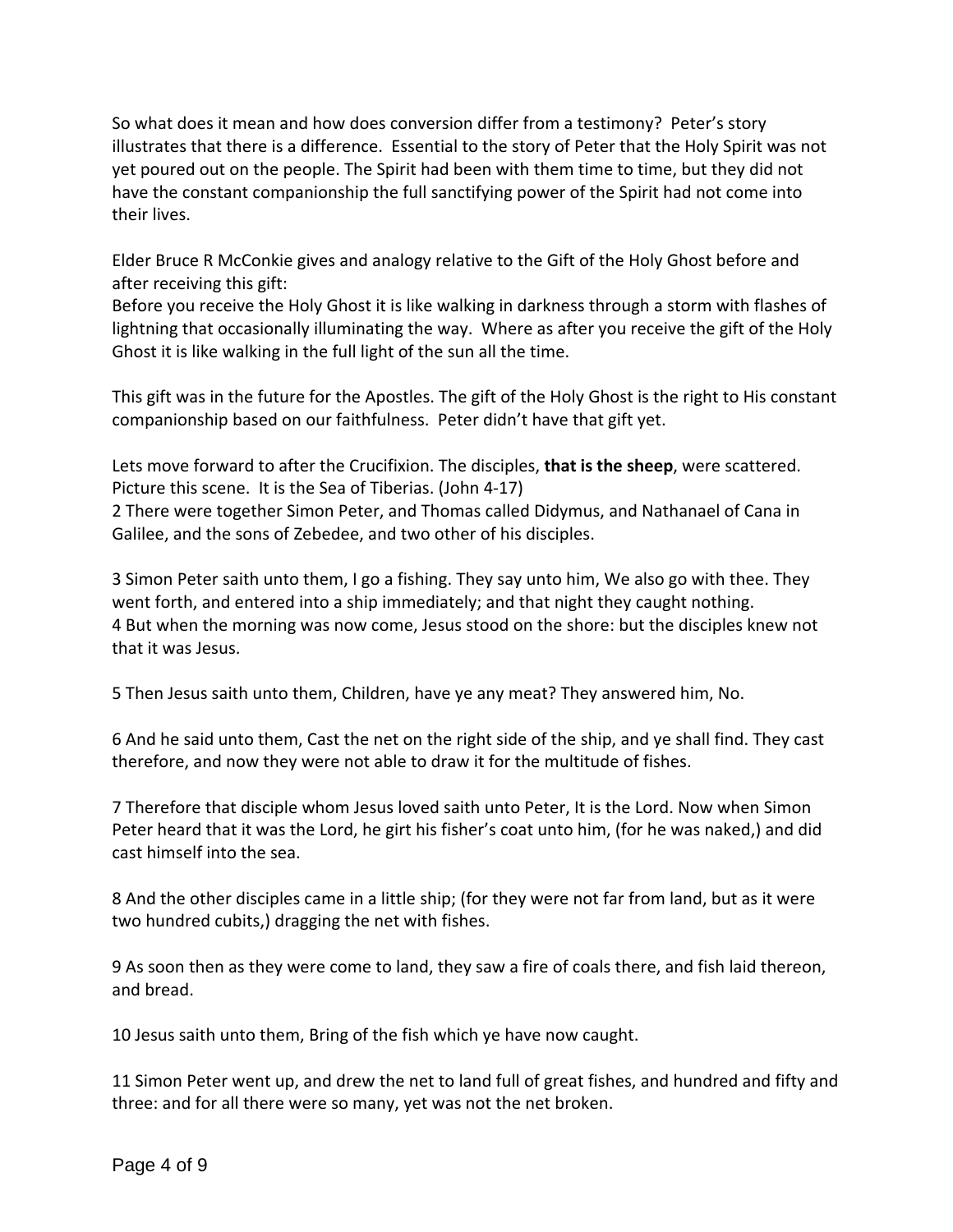12 Jesus saith unto them, Come and dine. And none of the disciples durst ask him, Who art thou? knowing that it was the Lord.

13 Jesus then cometh, and taketh bread, and giveth them, and fish likewise.

14 This is now the third time that Jesus shewed himself to his disciples, after that he was risen from the dead.

15 So when they had dined, Jesus saith to Simon Peter, Simon, son of Jonas, lovest thou me more than these? (Meaning the fish, which symbolized the things of the world) He saith unto him, Yea, Lord; thou knowest that I love thee. He saith unto him, Feed my lambs.

16 He saith to him again the second time, Simon, son of Jonas, lovest thou me? He saith unto him, Yea, Lord; thou knowest that I love thee. He saith unto him, Feed my sheep.

17 He saith unto him the third time, Simon, son of Jonas, lovest thou me? Peter was grieved because he said unto him the third time, Lovest thou me? And he said unto him, Lord, thou knowest all things; thou knowest that I love thee. Jesus saith unto him, Feed my sheep.

We now have two statements from Christ to focus on. First "When thou art converted strengthen thy brethren". After this Peter denied Christ 3 times: "I do not know the man" (Matt. 26:72), he said to the maid who accused him of having been with Him. Now we hear: "Feed my sheep". These two statements are measures for degree of conversion. Are we strengthening our brethren and sisters? Are we feeding the Lord's sheep? Or are we seeking the "fish" of the world?

What is our answer to "lovest thou me more than these", that is "lovest thou me more than the things of the world?" I think of the example President Hinkley. He is tireless in his devotion to the Saints. I think of the example of President Richardson. I think of the examples of your Branch President. These are people who are feeding the Lord's sheep. We don't need to be in High office to "feed the sheep".

Elder Dallin H Oaks: "Spirituality is not a function of occupation or calling. Spirituality is determined by personal outlook and priorities.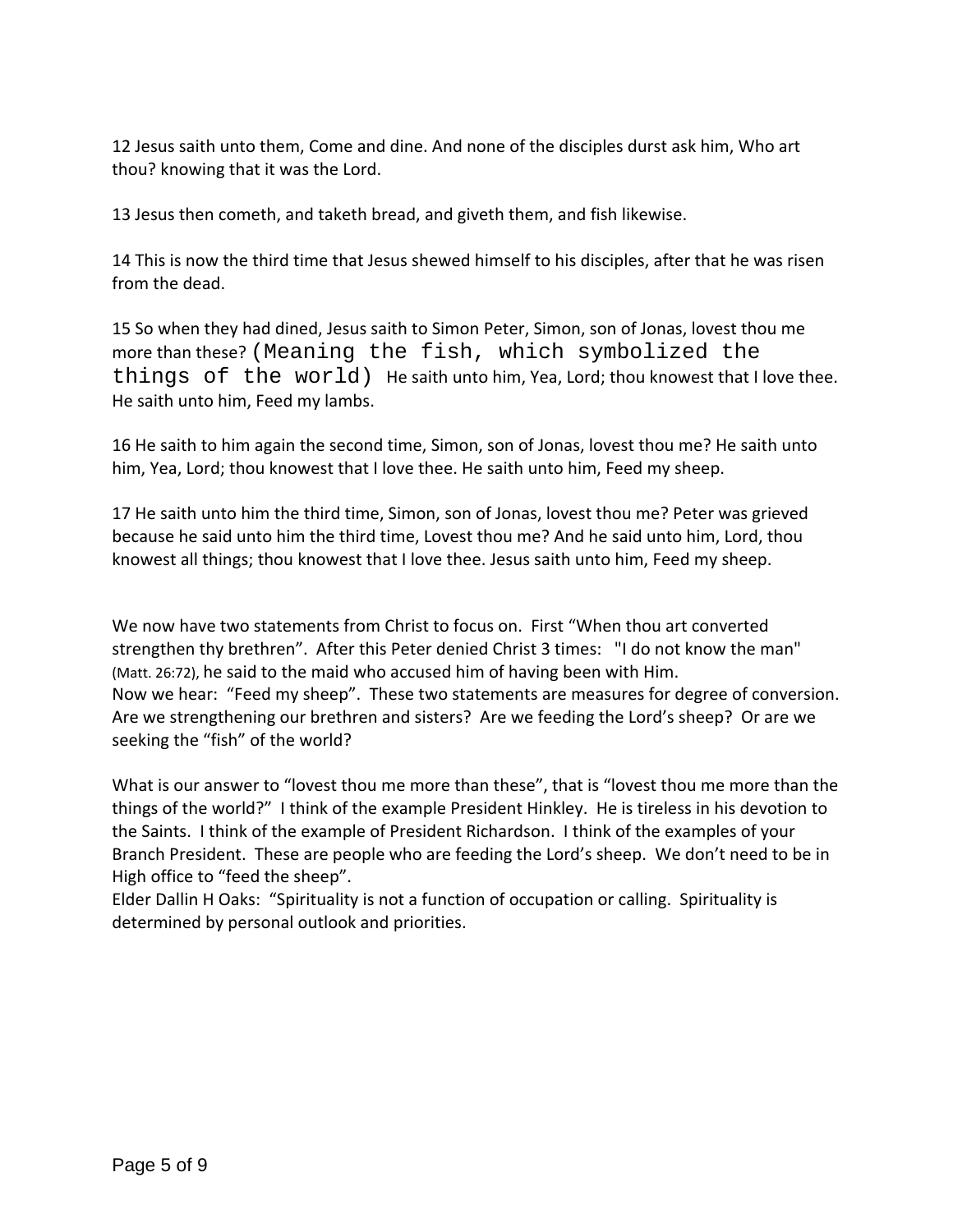Now lets move forward in time to the day of Pentecost. Peter and others were teaching the gospel. It was on this day that the Holy Ghost as promised came.

1 AND when the day of Pentecost was fully come, they were all with one accord in one place.

2 And suddenly there came a sound from heaven as of a rushing mighty wind, and it filled all the house where they were sitting.

3 And there appeared unto them cloven tongues like as of fire, and it sat upon each of them.

4 And they were all filled with the Holy Ghost, and began to speak with other tongues, as the Spirit gave them utterance. (Acts 2:1‐4)

Bruce R McConkie (Speaking of the cloven tongues like as fire): "(this) is the language that is used to describe the miraculous things that transpired in their hearts. There really is no language that it is possible to use to tell what happened in the hearts of the disciples on that occasion, which is the one when they became fully converted. And so they did the best they could to get some language, and they said "cloven tongues like as of fire" rested upon them."

This is the day of Peter's conversion. After this day we see a different Peter. Let me illustrate with an incident. Acts: 3:1‐6:

1 NOW Peter and John went up together into the temple at the hour of prayer, being the ninth hour.

2 And a certain man lame from his mother's womb was carried, whom they laid daily at the gate of the temple which is called Beautiful, to ask alms of them that entered into the temple;

3 Who seeing Peter and John about to go into the temple asked an alms.

4 And Peter, fastening his eyes upon him with John, said, Look on us.

5 And he gave heed unto them, expecting to receive something of them.

6 Then Peter said, Silver and gold have I none; but such as I have give I thee: In the name of Jesus Christ of Nazareth rise up and walk.

7 And he took him by the right hand, and lifted him up: and immediately his feet and ankle bones received strength.

8 And he leaping up stood, and walked, and entered with them into the temple, walking, and leaping, and praising God

Peter and John were thrown into prison as a result of this incidence. In his interrogation later Peter said"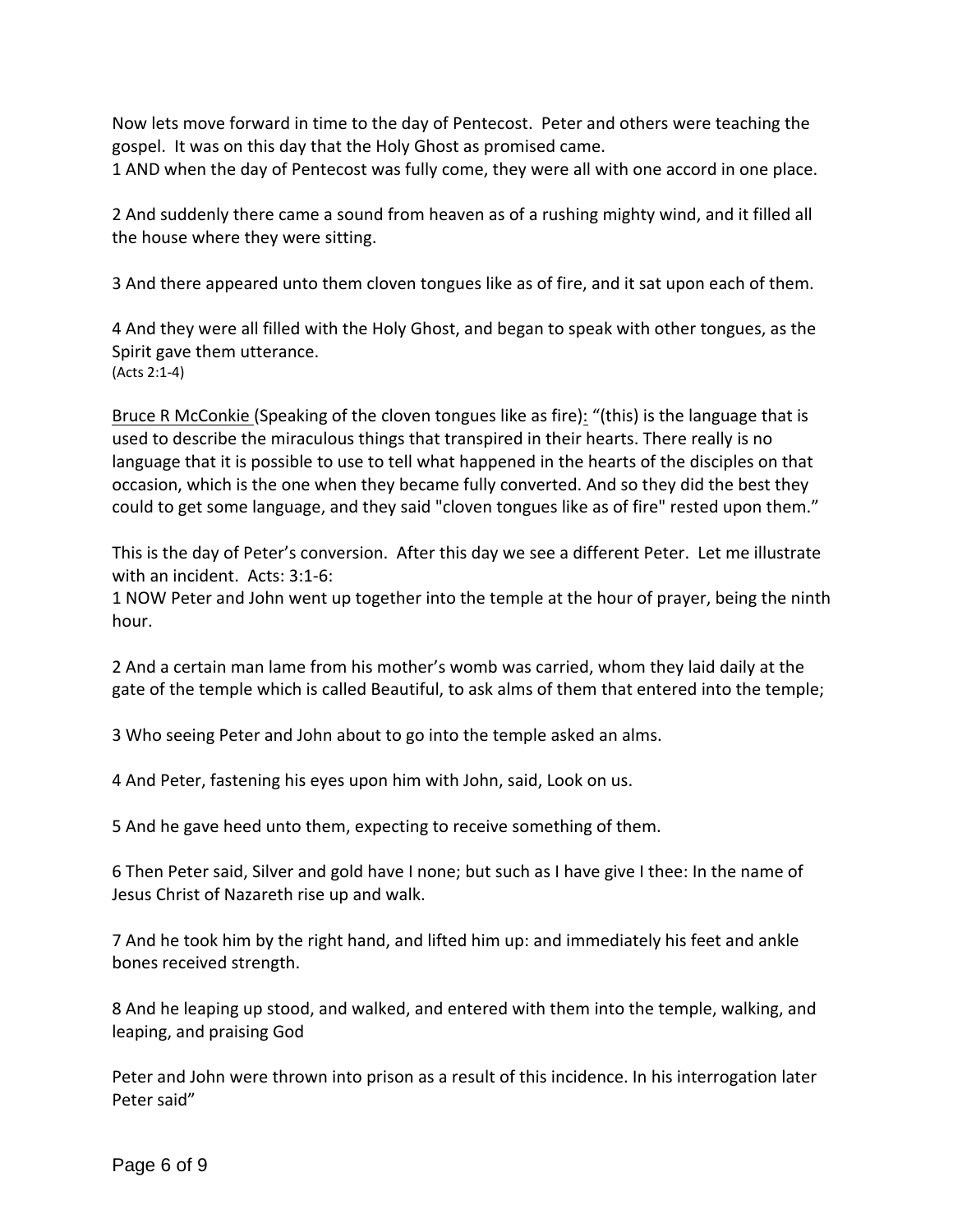"If we this day be examined of the good deed done to the impotent man, by what means he is made whole; Be it known unto you all, and to all the people of Israel, that by the name of Jesus Christ of Nazareth, whom ye crucified, whom God raised from the dead, even by him doth this man stand here before you whole. Neither is there salvation in any other... name." (Acts 4:9‐10, 12.)

## What a difference!

Peter's conversion was a gradual one:

- $\triangleright$  He heard the gospel from his brother Andrew
- $\triangleright$  He came to Christ and joined the church
- $\triangleright$  He had experience in the church and grew line upon line
- $\triangleright$  He received the Priesthood and was called as an Apostle
- $\triangleright$  He worked miracles
- $\triangleright$  He received a witness from the Spirit
- $\triangleright$  Then came the companionship of the Holy Ghost
- $\triangleright$  That was the day of his conversion
- $\triangleright$  When he had a testimony he said: "I do not know the man"
- $\triangleright$  When he was converted: Faced down those who thirsted after his own blood.

What is conversion then? It means simply to change.

Alma 5:14 "Have you experiences this mighty change of heart?

Apostle Paul describes conversion or being born again by saying that we crucify the old man (Rom. 6:6). This only happens when we get the sanctifying power of the Holy Ghost in our lives.

Bruce R McConkie: The Holy Ghost does two things in particular. On the one hand he is a witness to truth, and so he bears the testimony of the truth, and that is how we get a testimony, by revelation from the Holy Ghost. But on the other hand the Holy Spirit is a sanctifier, and he has the power to cleanse and perfect the human soul, to wash evil and iniquity out, and to replace it with righteousness. And that is the occasion when we are converted.

We are cleansed from sin and are born again and become converted to the truth when we get the constant companionship of that member of the Godhead, that is, get the right to the constant companionship. Nobody actually has companionship all the time because nobody is perfect. We do best we can, we get enough of companionship of the Holy Ghost so that our sins are burned out of us as if by fire.

This is the meaning of baptism by fire. It symbolizes the burning or purification process. The creation of a new creature in Christ

This is change, this is conversion. Concerning conversion President Marion G Romney said: "Conversion .. is the fruit of, or the reward for, repentance and obedience. Conversion is effected by divine forgiveness, which remits sins."(Conference Report, Oct 1963, pg. 23‐26)

Some of us have a sudden conversion – Alma the younger had such a conversion.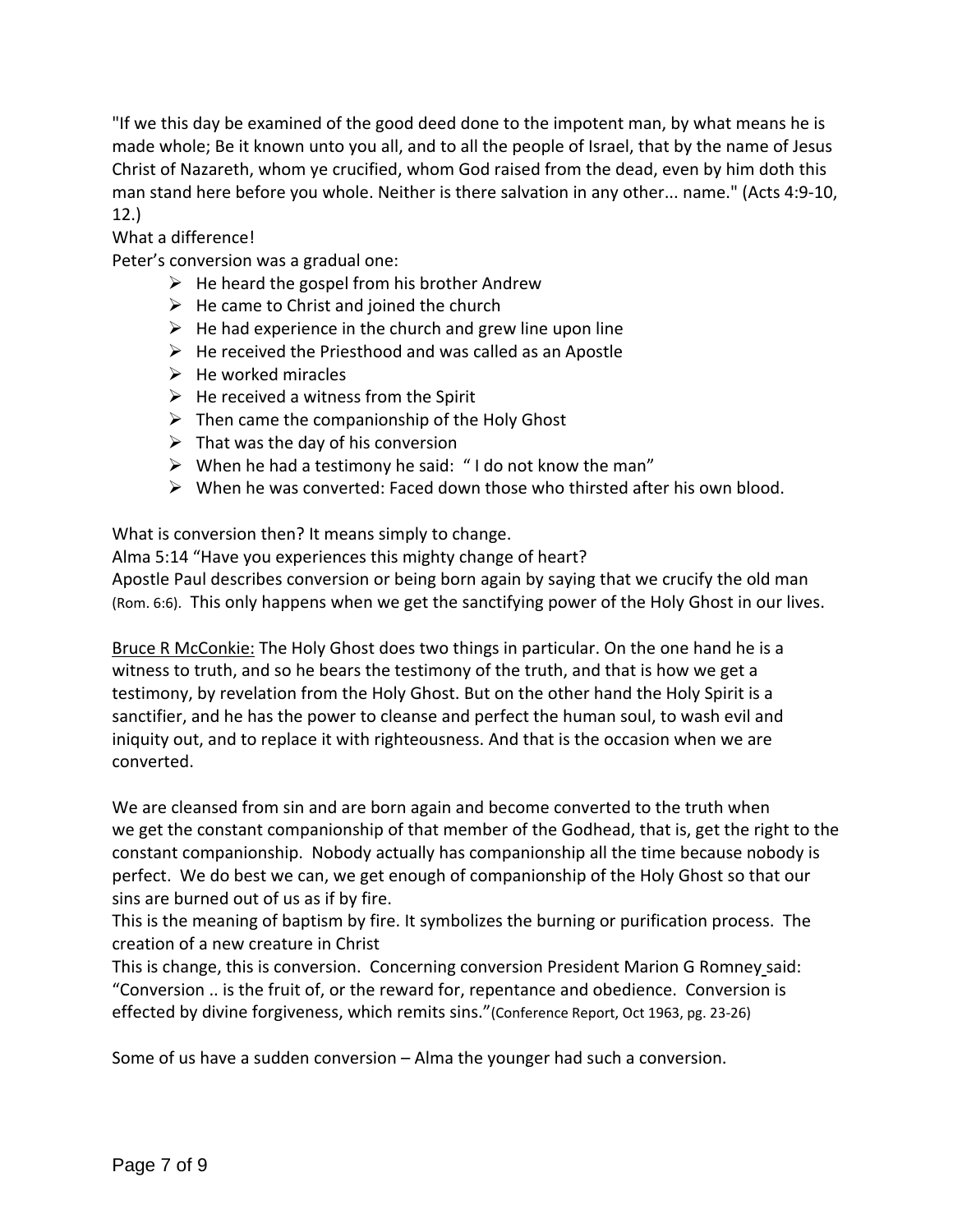He was undoubtedly baptized as a youth and promised the Holy Ghost. He never received it however. He went off to destroy the church as a young man. He was in this state when his conversion occurred.

For most people it is step by step process and that is OK!

Loren C Dunn: "The witness, the change, the cleansing that comes gradually is no less powerful to the person with the right heart, and he or she is impelled to action whether the experience was a sudden, miraculous manifestation or the quite workings of the Spirit." (Ensign, June 95, pg. 24)

President Kimball: "The gift of the Holy Ghost grows with worthiness. If you are baptized when you are eight years old, of course you are a child, and there is much you would not be expected to know. But the Holy Ghost comes to you as you grow and learn and make yourselves worthy. It comes a little at a time as you merit it. And as your life is in harmony, your gradually receive the Holy Ghost in great measure." (Ensign, May 82, pp 4‐5)

We are striving to be converted, to be born again. It is not enough to have a testimony D&C 76:71-80 describes those who are not valiant in their testimony – they receive Telestial glory. These are members of the church who are lukewarm. They perhaps know in heart that the church is true, but are not valiant. It takes work to be converted.

President Howard W. Hunter: "Developing spirituality… will not happen by chance, but is accomplished only through deliberate effort and by calling upon God and keeping his commandments." (Ensign, May 79, pg. 25)

Alma 5:14, 26 "Have you been spiritually born of God? Have ye received his image in your countenances? Have ye experienced this mighty change in your hearts…" **"Can ye feel so know?"**

How does a person know when he or she is truly converted? We know by how we feel. The spirit touches us and we are no longer passive but become a witness.

President Marion G Romney: "No person whose soul is illuminated by the burning Spirit of god can … remain passive. He is driven by an irresistible urge to fit himself to be an active agent of God in furthering righteousness and in freeing the lives and minds of men from the bondage of Sin" (Ensign, Nov 79, pg. 16)

Elder Loren C Dunn: "there is .. a sense of unity that comes with the outpouring of the Spirit. As one becomes united with the Spirit, he or she also becomes united with fellow members and leaders." (Ensign, June 95, pg. 26)

As a loving Father, our Father in Heaven wishes to bless us with his spirit.

The baptism of fire and the Holy Ghost is from his presence.

- $\triangleright$  It has the power to testify of the Father and his son
- $\triangleright$  It can cleanse us from sin
- $\triangleright$  It can make us a new person at heart
- $\triangleright$  It can be a guide in our personal lives
- $\triangleright$  It is the only thing that can truly change our hearts
- $\triangleright$  It is a gift from God and it brings inward peace